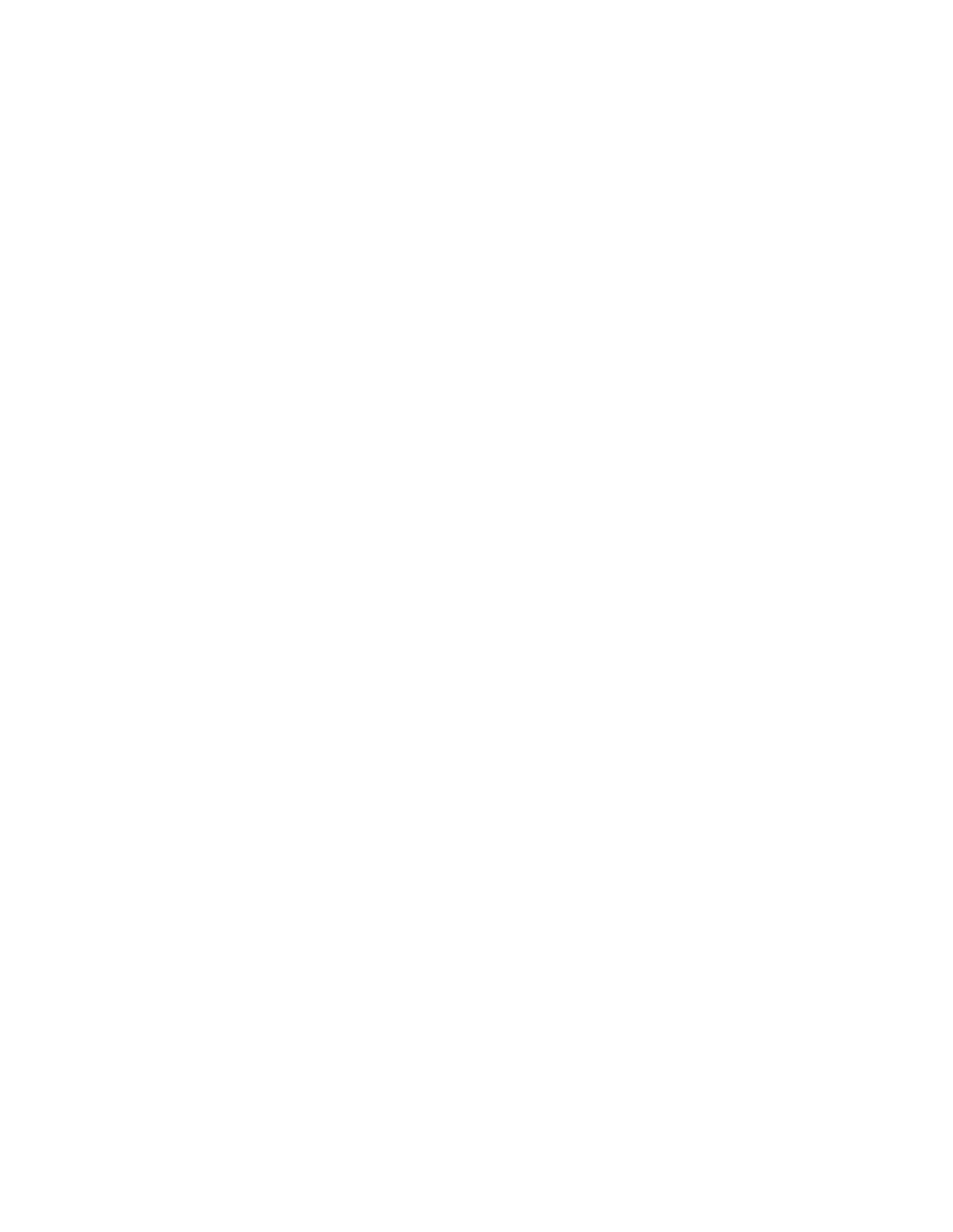# **HOMELESS SHELTERS AND TRANSITIONAL HOUSING**

# **1. ADDITIONAL LOCAL DOMESTIC VIOLENCE SHELTERS**

# *CASA/Family Systems*

*Domestic Violence and Sexual Assault Services -* Orangeburg, Calhoun, and Bamberg *Phone:* 803-534-2272 *Hotline:* 8 800-728-7228 or 803-531-6211

## *Hopeful Horizons*

*Domestic Violence Services –* Beaufort, Colleton, Hampton, and **Jasper** *Phone*: 843-770-1074 *Hotline:* 843-770-1070

# *Cumbee Center to Assist Abused Persons*

*Domestic Violence Services –* Aiken, Barnwell and Allendale *Sexual Assault Services -*Aiken, Barnwell, Allendale, Edgefield, Saluda, and McCormick *24-Hour Hotline*: 803-649-0480 *Aiken (main office):* 254 Beaufort St. NE Aiken, SC 29801 *Phone:* 803-641-4162 *Barnwell:* 130 Main St. Barnwell, SC 29812 *Phone:* 803-259-4451 *Edgefield:* 803-637-4037 *Website:* Cumbeecenter.org

## *Family Justice Center*

*Domestic Violence Services –* Horry and Georgetown *Hotline:* 843-546-3926 *Horry Office:* 843-445-2583 *Conway Office:* 843-915-5085

## *Hopeful Horizons*

*Beaufort Office:* 1212 Charles St. Beaufort, SC 29902 *Bluffton Office:* 10 Pickney Colony Rd. Suite 101. Bluffton, SC 29909 *24-Hour Support Hotline:* 843-770-1070 or 800-868-2632

### *Laurens County Safe Home*

*Domestic Violence Services –* Saluda, Abbeville, and Laurens *Phone:* 864-682-7270 Hotline: 866-598-5932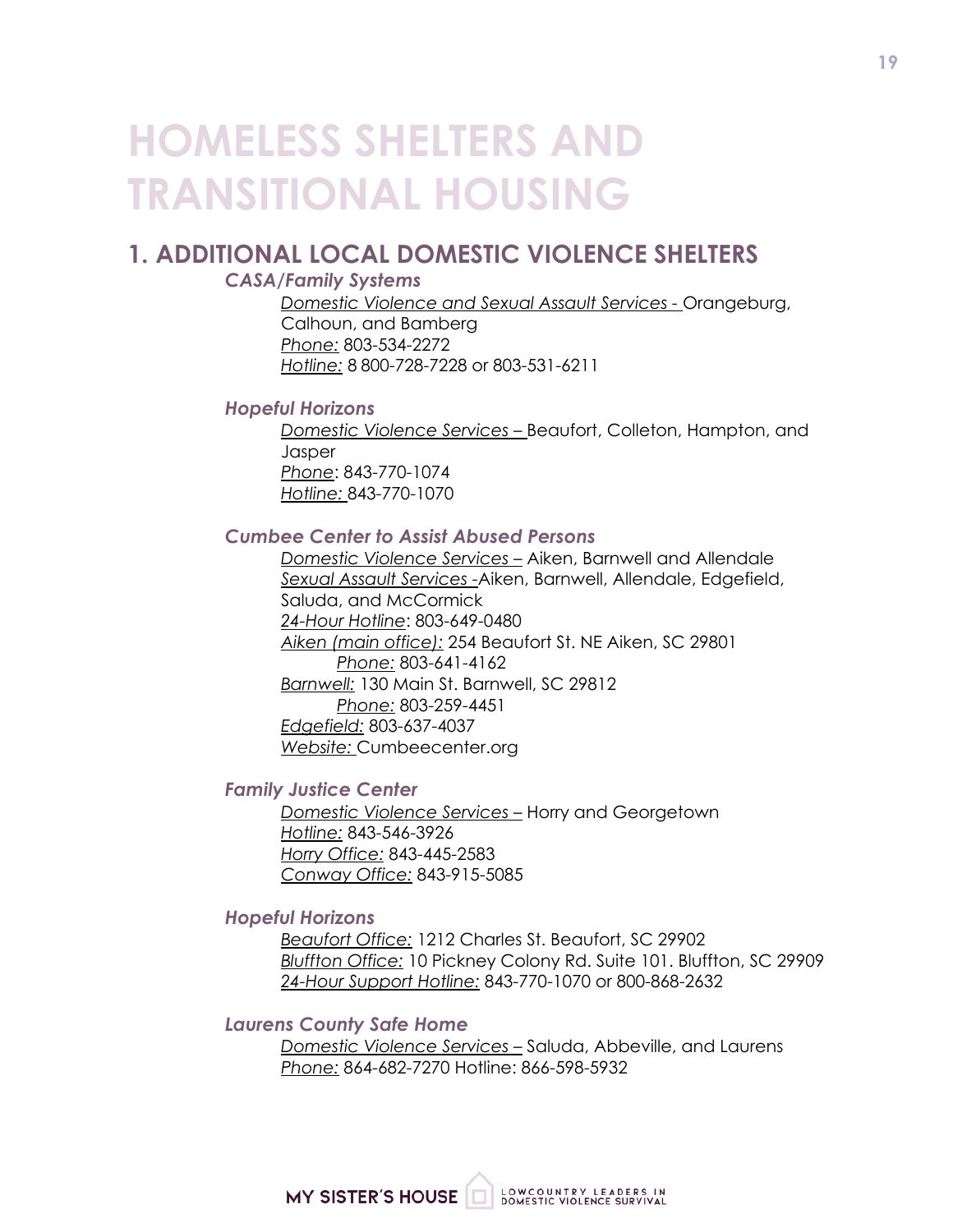### *Meg's House*

*Domestic Violence Services –* McCormick, Edgefield, and Greenwood *24-Hour Hotline:* 888-847-3915 *Satellite Office:* 929 Phoenix St. Greenwood, SC 29649 *Phone:* 864-229-8141 Ext. 2232

#### *Pee Dee Coalition Against Domestic & Sexual Assault*

*Domestic Violence Services –* Florence, Darlington, Marion, Chesterfield, Marlboro, Dillon, and Williamsburg *Sexual Assault Services –* Florence, Darlington, Marion, Chesterfield, Marlboro, Dillon, Williamsburg, and Clarendon *Phone*: 843-669-4694 *Hotline:* 1-800-273-1820 or 843-669-4600

#### *Safe Harbor*

*Domestic Violence Services –* Greenville, Oconee, Pickens, and Anderson *Address:* 429 N. Main St. Suite 1 Greenville, SC 29601 *Phone:* 864-467-1177 *Hotline:* 1-800-291-2139

#### *SAFE Homes – Rape Crisis Coalition*

*Domestic Violence Services –* Spartanburg, Cherokee, and Union *Sexual Assault Services –* Spartanburg and Cherokee *Address:* 236 Union St. Spartanburg, SC 29302 *Phone:* 864-583-9803 *Hotline:* 1-800-273-5066

### *Safe Passage Inc.*

*Domestic Violence Services –* York, Chester, and Lancaster Sexual Assault Services – York and Union *Address:* 104 Oakland Ave. Rock Hill, SC 29730 *Phone:* 803-329-3336 *Hotline:* 1-800-659-0977 or 803-329-2800

### *Sistercare (Columbia)*

*Domestic Violence Services –* Richland, Lexington, Newberry, Fairfield, and Kershaw *Phone:* 803-926-0505 *Hotline:* 803-765-9428

#### *YWCA of the Upper Lowlands*

*Domestic Violence Services –* Sumter, Lee, and Clarendon *Address:* 246 Church St. Sumter, SC 29150 *Phone:* 803-773-7158 *Hotline:* 803-775-2763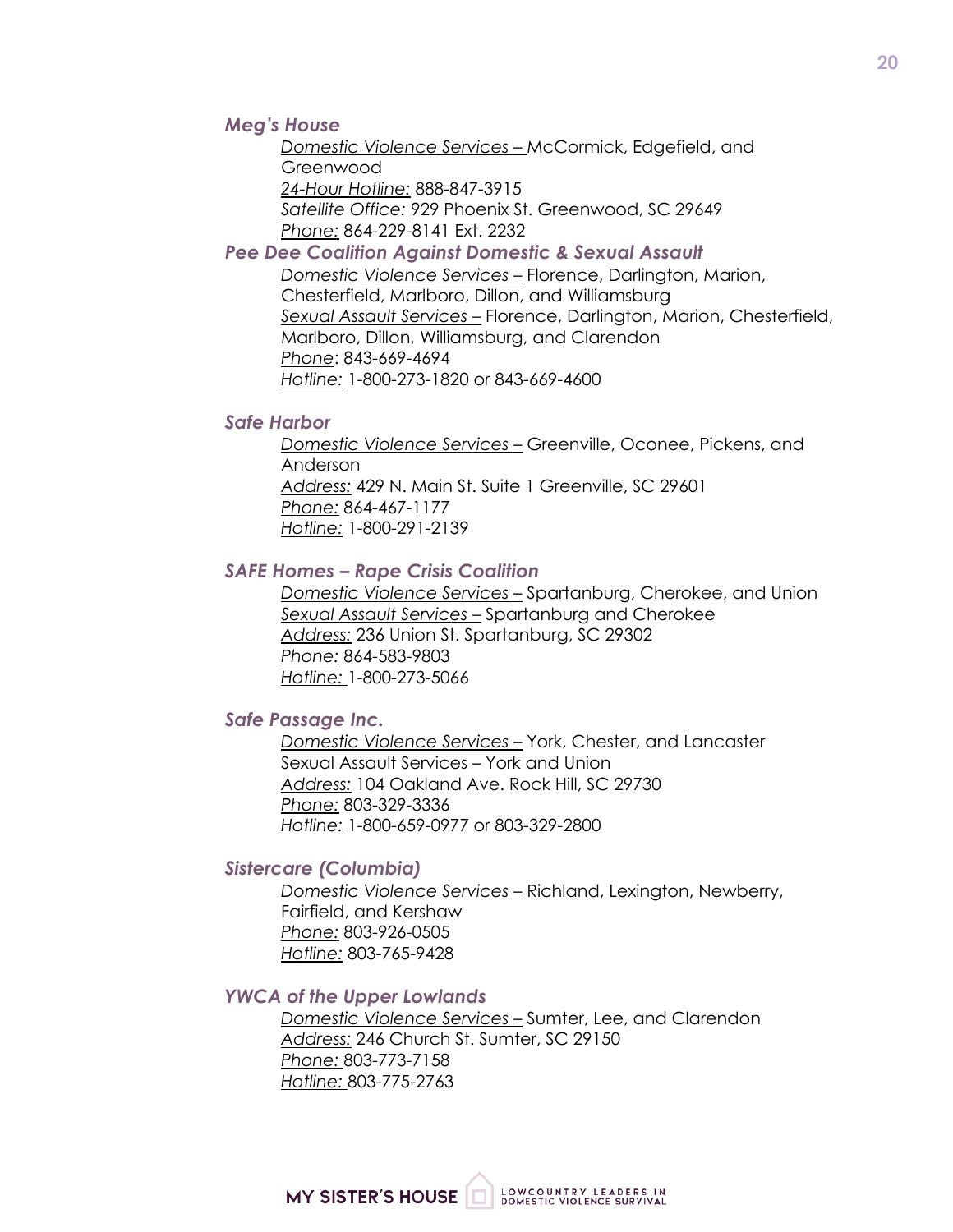# **2. SERVICES FOR WOMEN AND CHILDREN**

# *Florence Crittenton*

*Services:* Home for pregnant teenagers, and homeless mothers (with a child under the age of 5). Provides education, parenting classes, and transitional housing program for single bedroom placement for women with one child under 5 years old. (Must be a resident of the Tri-County) *Phone: (*843)722-7526 *Address:* 19 Saint Margaret Street, Charleston, SC 29403 *Fax:* (843)577-0770 *Website*: info@florencecrittentonsc.org

# *Hope House*

*Services:* Transitional housing for women, residents must have a job and form of transportation. Can house up to 8 women.

*Address:* 700 Central Avenue Summerville, SC 29483 *Phone*: 843-771-2094

### *One80 Place*

*Services:* Provides emergency shelter, food, clothing, healthcare, counseling and psychiatric services, case management and job training and placement. All persons are eligible for services. *Address*: 35 Walnut St. Charleston, SC, 29403 Phone: 723-9477 *Housing Crisis Line:* 843-737-8357 *Website:* www.charlestonhomeless.org

## *Magdalene House of Charleston*

*Services:* Free Residential Program for Addicts/Former Prostitutes; to include: Safe and sober housing community, case Management, professional referral support, inpatient/outpatient treatment referral, instill life skills, accountability, and responsibility, financial planning, health and wellness plans & career direction and educational resources.

*Notes:* have a curfew, must use public transportation and save at least 25% of their income. One year program; 4 beds. *Contact:* Liz Milligan

*Phone:* 843-834-6771

*Website:* http://magdalenehouseofcharleston.org *Email:* magdalenehouseofcharleston@gmail.com

### *Shalom Recovery Services*

*Services:* This is a recovery house providing services to women for up to 2 years. Offers GED Prep Assistance, Computer Literacy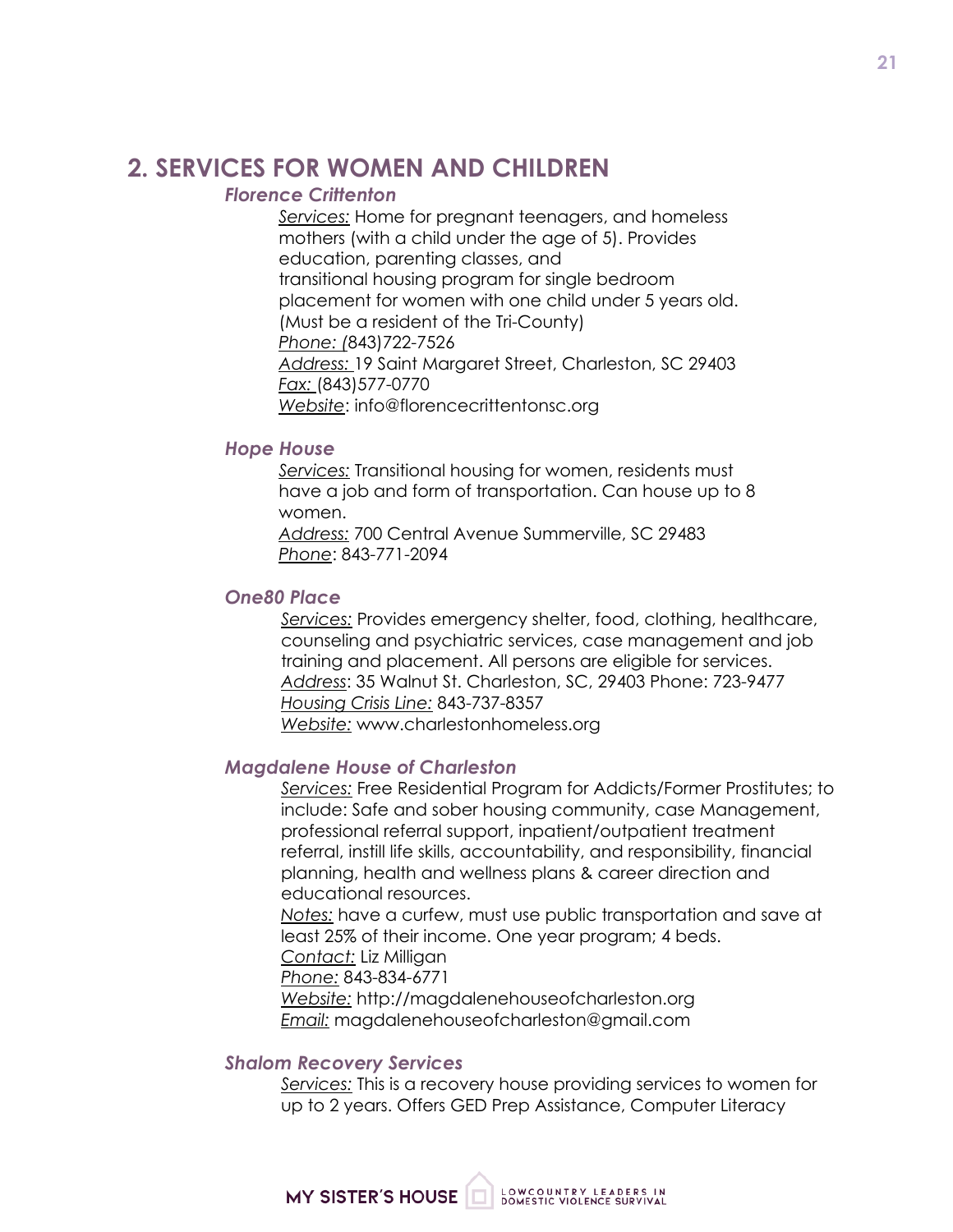Assistance, Job Readiness Skills, Job Placement, Counseling Services, Budgeting, College Placement Assistance, Life Skills Classes, Assistance with WIA Placement, Benefit Banks Placement \*Must attend 90 meetings in the first 90 days, 5 days a week after the first 90 days.

*Address:* 1615 Remount Road North Charleston, SC 29406 *Contact Person:* Wanda Lopez, Executive Director/Founder *Email:* shalomrecovery@gmail.com

*Phone:* 843-641-0826 OR 352-484-8171 (cell)

### *The Family Shelter*

*Services:* Shelter for adults with minor dependent children (females under age of 15 or males under age of 12) Provides food, emergency shelter, and supportive services. \$3 per day, \$1 for each additional member. Fee will not exceed \$10.00 per day. *Address:* 2411 Two Notch Rd. Columbia, SC 29204 *Phone:* 803-254-8344; 803 771-7040 *Fax:* 803-771-7075

### *The Hannah House*

*Services:* Christian-based transitional housing. Provides shelter for 14 single women and 8 families. Provides assistance with education, health and wellness, life skills, goal setting, and personal support. Non-residents can also obtain supplies, such as clothing, shoes, hygiene products, personal care products, and houseware, through the Hannah House. *Address:* 1726 Sumter Street, Columbia, SC 29201 *Phone:* (803) 771-4357 *Contact:* hannahhousesc@gmail.com

### *Tricounty Family Ministries*

*Services:* Offers transitional housing, they have 2 apartments, max. 3 month stay. Residents must be employed and participate in life coaching and budgeting. Residents' income goes into an account to fund a future apartment. *Contact:* Sue Hanshaw - CEO *Address:* 2105 Cosgrove Ave. N. Chas, SC, 29405 *Phone:* 747-1788 *Fax:* 747-3055 *Website:* www.tricountyfamilyministries.org